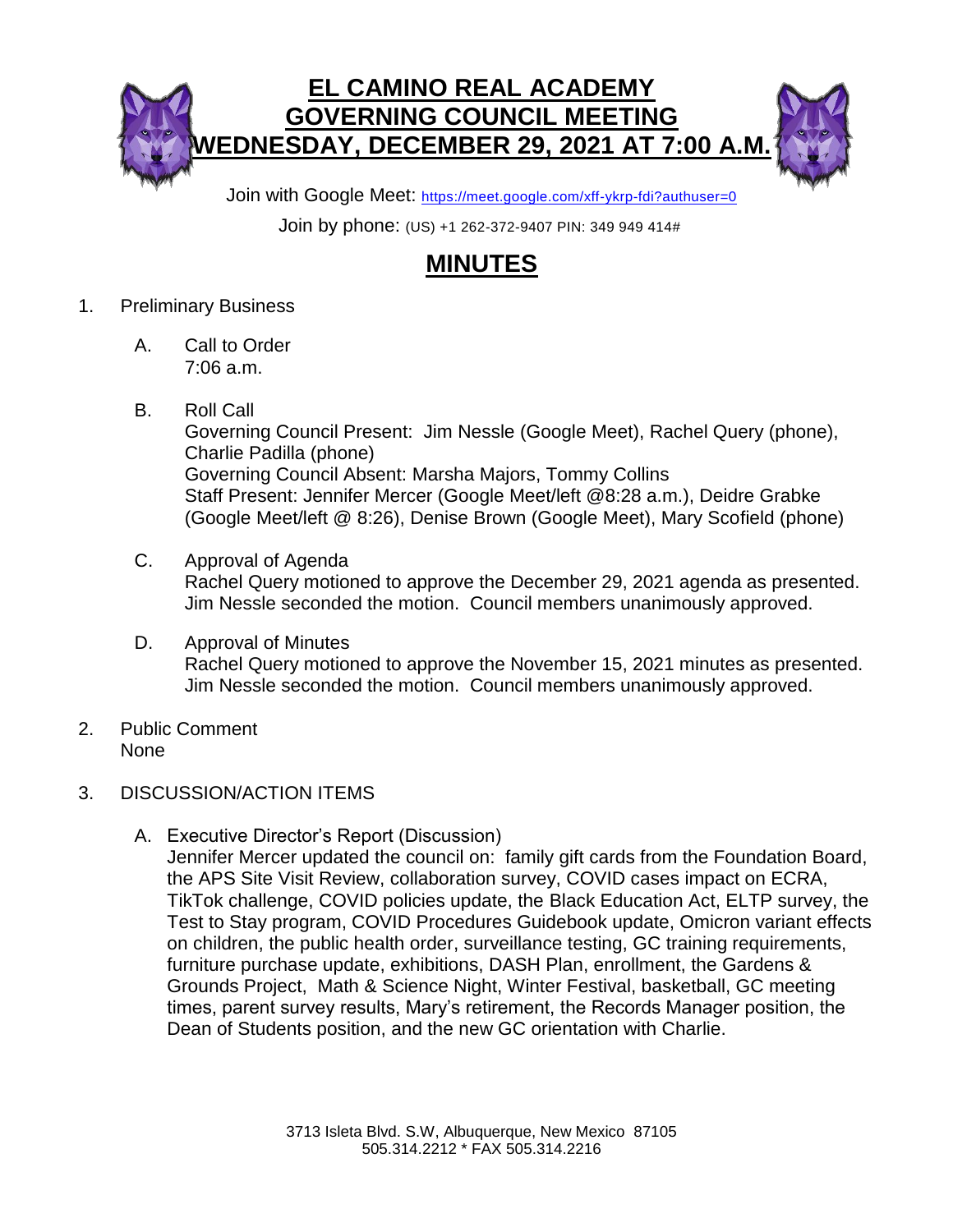



- B. Special Education Law and Compliance (Discussion) Jennifer Mercer updated the council on: The APS Site Visit Action Plan, our consultant plans to collaborate and support the Special Education Coordinator on the action plan, policies, and procedures, the Special Education Coordinator is meeting with teachers regularly about students, and Special Ed teachers and classroom teachers individualizing instruction in regular collaborative meetings.
- C. Financial Statements and Cash Disbursements (Action) Jim Nessle motioned to table item 3.C. Rachel Query seconded the motion. Council members unanimously approved.
- D. BARS (Action)

Rachel Query motioned to approve amended BARS FY22-06 and FY22-07 as presented. Jim Nessle seconded the motion. Council members unanimously approved.

Rachel Query motioned to approve BAR FY22-14 as presented. Jim Nessle seconded the motion. Council members unanimously approved.

- E. Temporary Loans to Other Funds (Action) Rachel Query motioned to approve the Temporary Loans to Other Funds as of 9/30/21 as presented. Jim Nessle seconded the motion. Council members unanimously approved.
- F. Approval of Purchase Orders over \$7500 (Action) N/A
- G. Cafeteria Plan Amendments for Program Limit Increases and Changes Due to Federal Legislation (Action) Rachel Query motioned to approve the Cafeteria Plan amendments to address the announcements from the IRS which changes the effective date to allow contributions to 3/1/2020 and extending the claim period and authorize Ms. Mercer to sign on behalf of the GC.
- H. Approval of Policies for Posting: COVID-19 Response School Policy/Procedure Guidebook, COVID Sick Leave Policy (Action) Rachel Query motioned to approve the posting of the COVID Sick Leave Policy as presented. Jim Nessle seconded the motion. Council members unanimously approved.